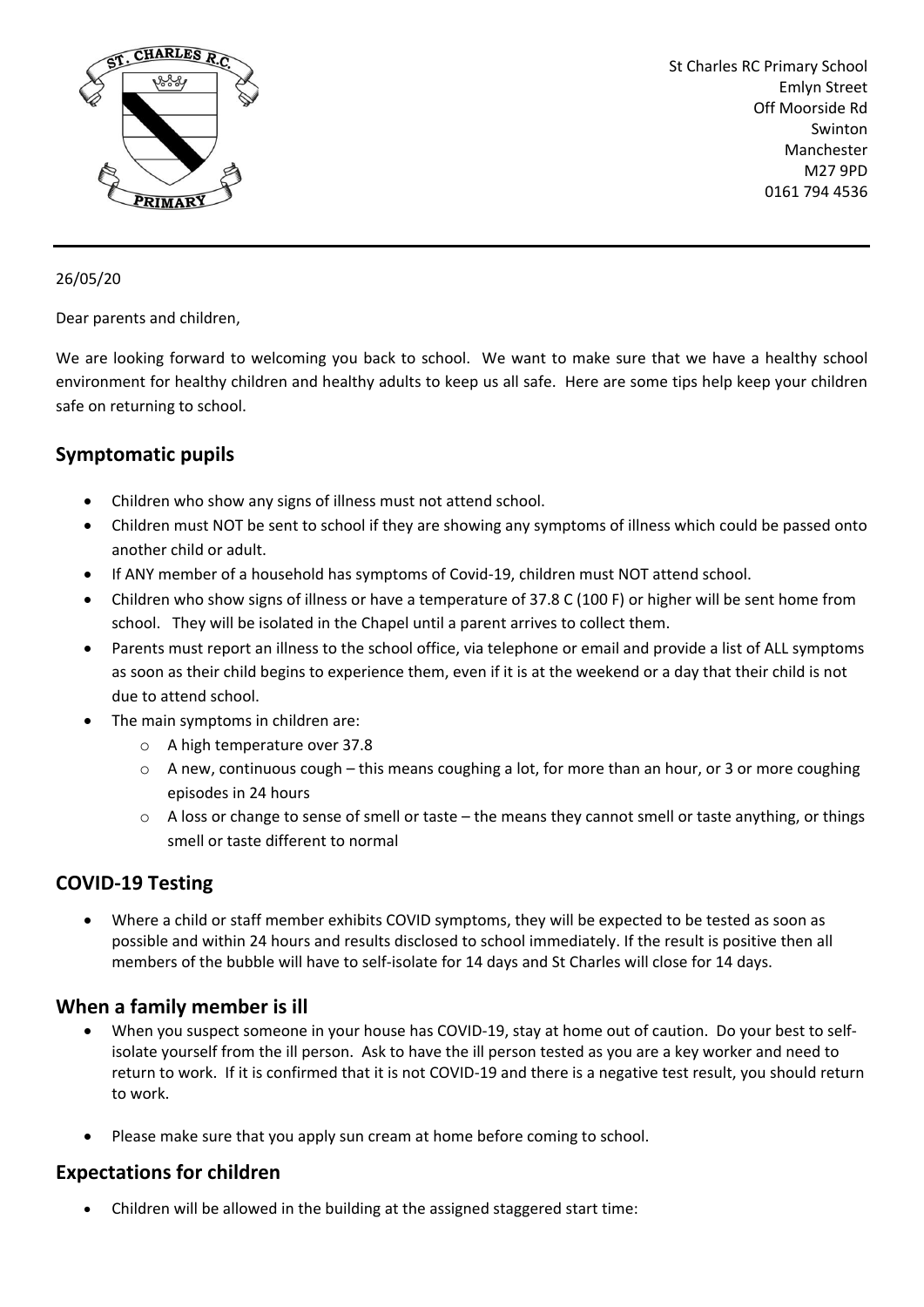#### **DROP OFF AND PICK UP**

- **All drop offs and pickups are to take place at the gates assigned – Parents are to remain outside the school gates only one parent to drop off and pick up**
- **Social Distancing to be maintained by parents at gate – waiting turns to drop off and pick up.**
- **Siblings can come into school and leave school together at the same time through the same gate (youngest child's gate)**

| <b>Year group</b>               | <b>Entry point</b>          | <b>Drop off time</b> | <b>Afternoon Pick up Time</b>                      |
|---------------------------------|-----------------------------|----------------------|----------------------------------------------------|
| Reception                       | Main Entrance Car park gate | 9.00am               | 3.00pm from KS1 Playground gate<br>11.45pm Fridays |
| Year 1                          | Main Entrance Car park gate | 9.15am               | 3.15pm from KS1 playground gate<br>12.00pm Fridays |
| Year 6                          | Main Entrance Car park gate | 9.30am               | 3.30pm from Moorside car park<br>12.00pm Fridays   |
| Keyworker<br>children Years 2-5 | Main Entrance Car park gate | 8.50am               | 3.30pm from KS1 playground gate<br>12.15pm Fridays |

- Children enter the building without parents at the car park gate.
- Children must sanitize hands when entering the building.
- Children must adhere to the 2 metre rule when entering and exiting the building.
- Children will have their temperature checked on arrival. Anyone over 37.8 will be asked to return home. We urge parents to check their child's temperature before leaving for school.
- Children should bring a coat and sun hat to school **but no school or book bag**. They may bring a lunch box if they have a packed lunch. Cloakrooms are not in use.
- In order for these arrangements to work well, it is really important for children and parents to stick to these times as much as possible.
- If a child is late, please buzz the gate and open it, say goodbye to your child and a member of staff will meet them on the path, please can we ask that you wait until they are met and close the gate behind you.
- If you will be collecting your child before the end of the school day, please ring the school office 10 minutes before you arrive and they will be brought out to you.
- Children will be ready at their pick up points. When parents are there to pick up their child, the children will be released by the teachers.

## **Expectations for parents**

- Parents will arrive at the assigned staggered start time and dismissal time it is very important to keep to these times to encourage social distancing.
- Parents drop off their children outside of the school gate.
- Parents will pick up children at the gates noted above please note the pick-up gates are different from the entrance gates

## **Late drop offs**

• Children who are dropped off after 9.30am should wait at the pedestrian gate until a member of staff comes to meet them. Parents should not enter the school grounds but say goodbye to their child and encourage them to walk towards the member of staff, closing the gate behind them.